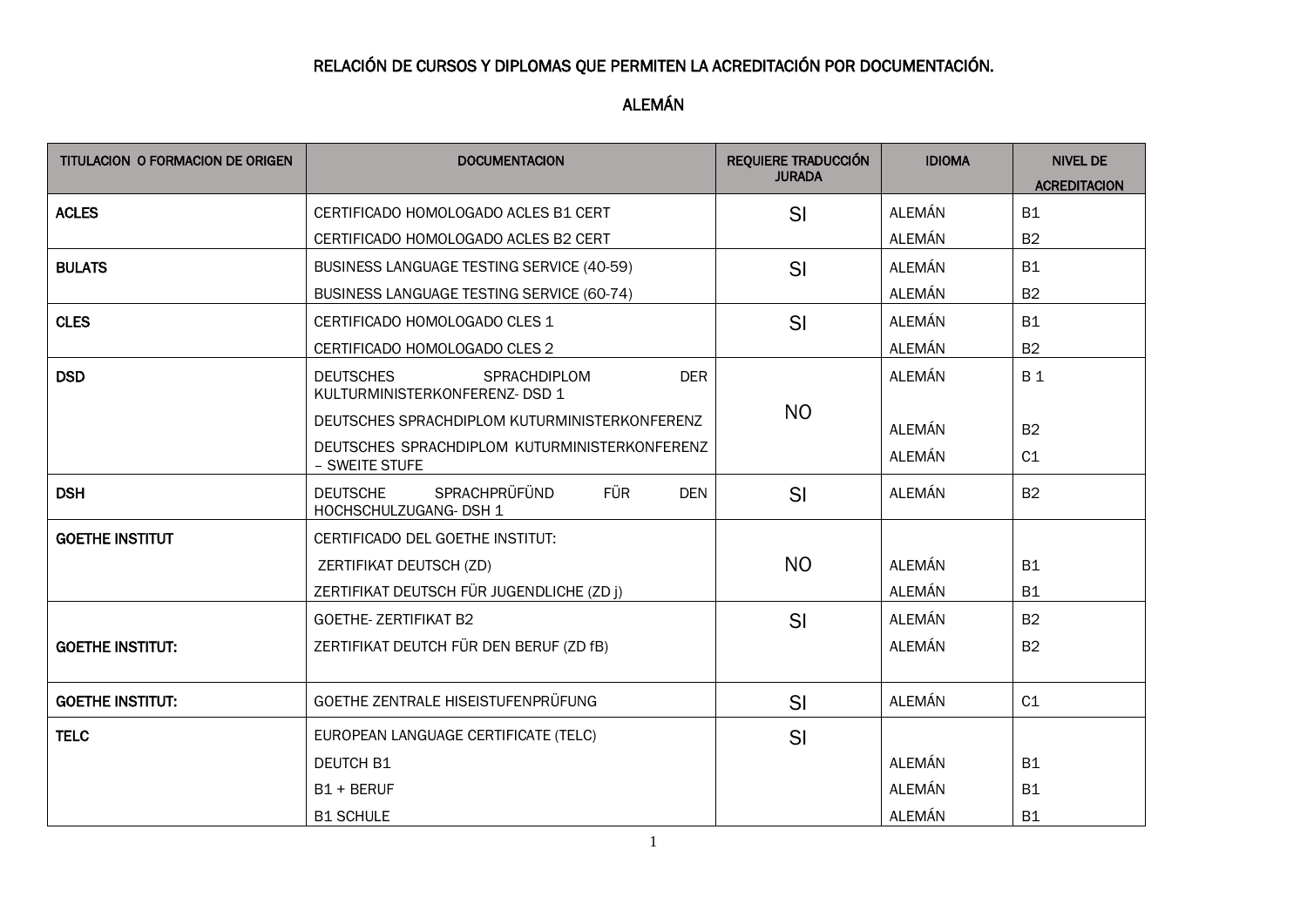| <b>TITULACION O FORMACION DE ORIGEN</b> | <b>DOCUMENTACION</b>                         | <b>REQUIERE TRADUCCIÓN</b> | <b>IDIOMA</b> | <b>NIVEL DE</b>     |
|-----------------------------------------|----------------------------------------------|----------------------------|---------------|---------------------|
|                                         |                                              | <b>JURADA</b>              |               | <b>ACREDITACION</b> |
| <b>TELC</b>                             | EUROPEAN LANGUAGE CERTIFICATE (TELC)         | SI                         |               |                     |
|                                         | DEUTCH B <sub>2</sub>                        | SI                         | ALEMÁN        | B <sub>2</sub>      |
|                                         | <b>B2 BERUF</b>                              |                            | ALEMÁN        | B <sub>2</sub>      |
|                                         | $B2 + BERUF$                                 |                            | ALEMÁN        | B <sub>2</sub>      |
| ÖSD                                     | ÖSTERREICHISCHES SPRACHDIPLOM DEUTCH:        |                            |               |                     |
|                                         | B1 ZERTIFIKAT DEUTCH (ZD)                    | N <sub>O</sub>             | ALEMÁN        | <b>B1</b>           |
|                                         | B1 ZERTIFIKAT DEUTSCH FÜR JUGENDLICHE (ZD j) |                            | ALEMÁN        | <b>B1</b>           |
| ÖSD                                     | ÖSTERREICHISCHES SPRACHDIPLOM DEUTCH         | N <sub>O</sub>             |               |                     |
|                                         | B2 MITTELSTUFF DEUTCH(MD)                    |                            | ALEMÁN        | <b>B2</b>           |
| <b>UNICERT</b>                          | CERTIFICADO HOMOLOGADO UNICERT: LEVEL 1      | SI                         | ALEMÁN        | <b>B1</b>           |
| <b>UNICERT</b>                          | CERTIFICADO HOMOLOGADO UNICERT: LEVEL 2      | SI                         | ALEMÁN        | <b>B2</b>           |
| <b>TESTDAF INSTITUT</b>                 | TESTDAF-INSTITUT: NIVEAUSTUFFE 3 (TDN3)      | N <sub>O</sub>             | ALEMÁN        | <b>B1</b>           |
| <b>TESTDAF INSTITUT</b>                 | TESTDAF- INSTITUT:NIVEAUSTUFFE 4 (TDN4)      | N <sub>O</sub>             | ALEMÁN        | B <sub>2</sub>      |
| <b>TESTDAF INSTITUT</b>                 | TESTDAF- INSTITUT:NIVEAUSTUFFE 5 (TDN5)      | N <sub>O</sub>             | ALEMÁN        | C <sub>1</sub>      |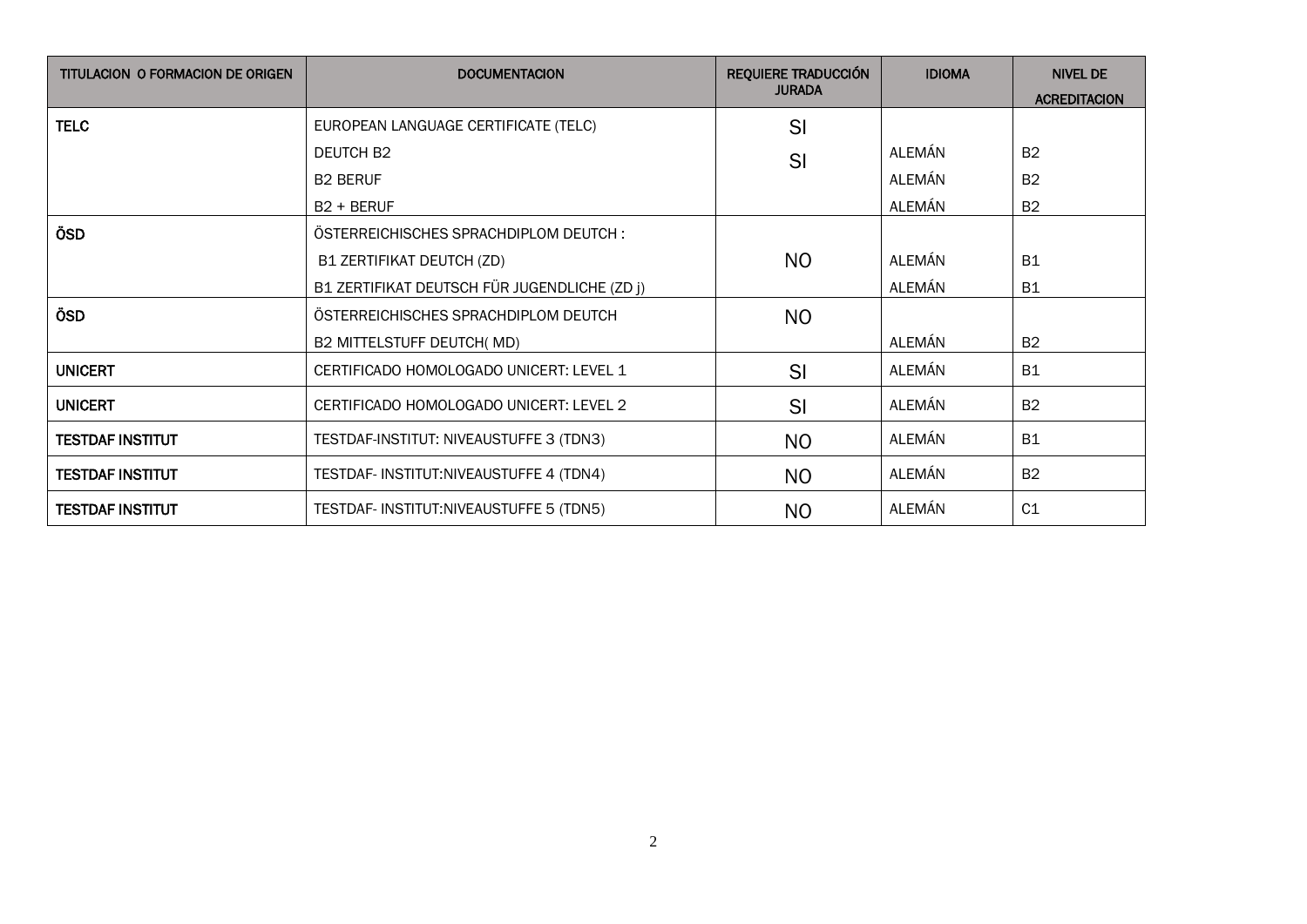## ESPAÑOL

| TITULACION O FORMACION DE ORIGEN | <b>DOCUMENTACION</b> | <b>REQUIERE TRADUCCIÓN</b><br><b>JURADA</b> | <b>IDIOMA</b> | NIVEL DE<br><b>ACREDITACION</b> |
|----------------------------------|----------------------|---------------------------------------------|---------------|---------------------------------|
| INSTITUTO CERVANTES              | DELE B1              | NO                                          | ESPAÑOL       | -B1                             |
| INSTITUTO CERVANTES              | DELE B <sub>2</sub>  | N <sub>O</sub>                              | ESPAÑOL       | B <sub>2</sub>                  |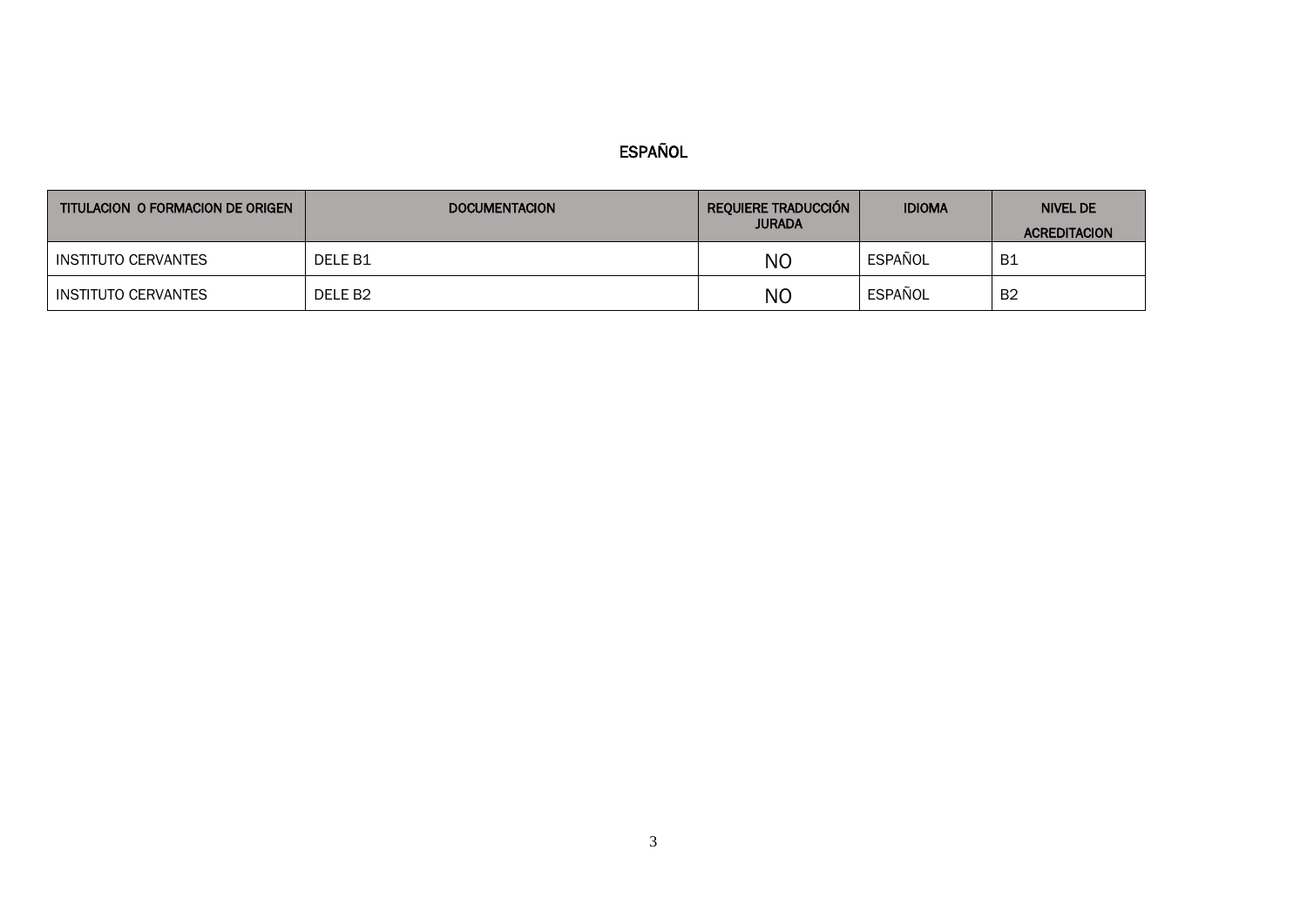## FRANCÉS

| TITULACION O FORMACION DE ORIGEN                                     | <b>DOCUMENTACION</b>                             | <b>REQUIERE TRADUCCIÓN</b><br><b>JURADA</b> | <b>IDIOMA</b>  | <b>NIVEL DE</b><br><b>ACREDITACION</b> |
|----------------------------------------------------------------------|--------------------------------------------------|---------------------------------------------|----------------|----------------------------------------|
| <b>CERTIFICADOS</b><br><b>HOMOLOGADOS</b>                            | CERTIFICADO HOMOLOGADO ACLES B1 CERT             | SI                                          | <b>FRANCÉS</b> | <b>B1</b>                              |
| <b>ACLES</b>                                                         | CERTIFICADO HOMOLOGADO ACLES B2 CERT             |                                             | <b>FRANCÉS</b> | B <sub>2</sub>                         |
| <b>BUSINESS</b><br>LANGUAGE<br><b>TESTING</b>                        | <b>BUSINESS LANGUAGE TESTING SERVICE (40-59)</b> | SI                                          | <b>FRANCÉS</b> | <b>B1</b>                              |
| <b>SERVICE (BULATS)</b>                                              | <b>BUSINESS LANGUAGE TESTING SERVICE (60-74)</b> |                                             | <b>FRANCÉS</b> | B <sub>2</sub>                         |
| ALLIANÇE FRANÇAISE                                                   | CEPF <sub>2</sub>                                | SI                                          | <b>FRANCÉS</b> | <b>B1</b>                              |
|                                                                      | <b>DLF</b>                                       |                                             | <b>FRANCÉS</b> | <b>B2</b>                              |
| <b>CERTIFICADOS</b><br><b>HOMOLOGADOS</b>                            | CERTIFICADO HOMOLOGADO CLES 1                    | SI                                          | <b>FRANCÉS</b> | <b>B1</b>                              |
| <b>CLES</b>                                                          | CERTIFICADO HOMOLOGADO CLES 2                    |                                             | <b>FRANCÉS</b> | B <sub>2</sub>                         |
| DIPLÔME D'ETUDES EN LANGUE                                           | DELF <sub>B1</sub>                               | <b>NO</b>                                   | <b>FRANCÉS</b> | <b>B1</b>                              |
| FRANÇAIS (DELF)                                                      | DELF <sub>B2</sub>                               |                                             | <b>FRANCÉS</b> | B <sub>2</sub>                         |
| <b>DIPLÔME</b><br><b>FRANÇAIS</b><br><b>DE</b>                       | <b>DFP SECRÉTARIAT B1</b>                        | SI                                          | <b>FRANCÉS</b> | <b>B1</b>                              |
| PROFESSIONEL (DFP)                                                   | DFP TOURISME B1                                  |                                             | <b>FRANCÉS</b> | <b>B1</b>                              |
|                                                                      | DFP SCIENTIFIQUE B1                              |                                             | <b>FRANCÉS</b> | <b>B1</b>                              |
|                                                                      | <b>DFP GENERALISTES B1</b>                       |                                             | <b>FRANCÉS</b> | <b>B1</b>                              |
| <b>DIPLÔME</b><br><b>FRANÇAIS</b><br>DE                              | DFP SECRÉTARIAT B2                               | SI                                          | <b>FRANCÉS</b> | <b>B2</b>                              |
| PROFESSIONEL (DFP)                                                   | DFP MÉDICAL B2                                   |                                             | <b>FRANCÉS</b> | B <sub>2</sub>                         |
|                                                                      | DFP JURIDIQUE B2                                 |                                             | <b>FRANCÉS</b> | <b>B2</b>                              |
|                                                                      | DFP AFFAIRES B2                                  |                                             | <b>FRANCÉS</b> | B <sub>2</sub>                         |
| <b>DIPLÔME</b><br><b>DE</b><br><b>FRANÇAIS</b><br>PROFESSIONEL (DFP  | CCI PARIS ILE-DE-FRANCE                          | SI                                          | <b>FRANCÉS</b> | <b>B1</b>                              |
| CENTRE INTERNATIONAL D'ÉTUDES                                        | TCF NIVEAU 3 (300-399)                           | SI                                          | <b>FRANCÉS</b> | <b>B1</b>                              |
| PEDAGOGIQUES:<br><b>TEST</b><br>DE<br>CONNAISSANCE DE FRANÇAIS (TCF) | TCF NIVEAU 4 (400-499)                           |                                             | <b>FRANCÉS</b> | <b>B2</b>                              |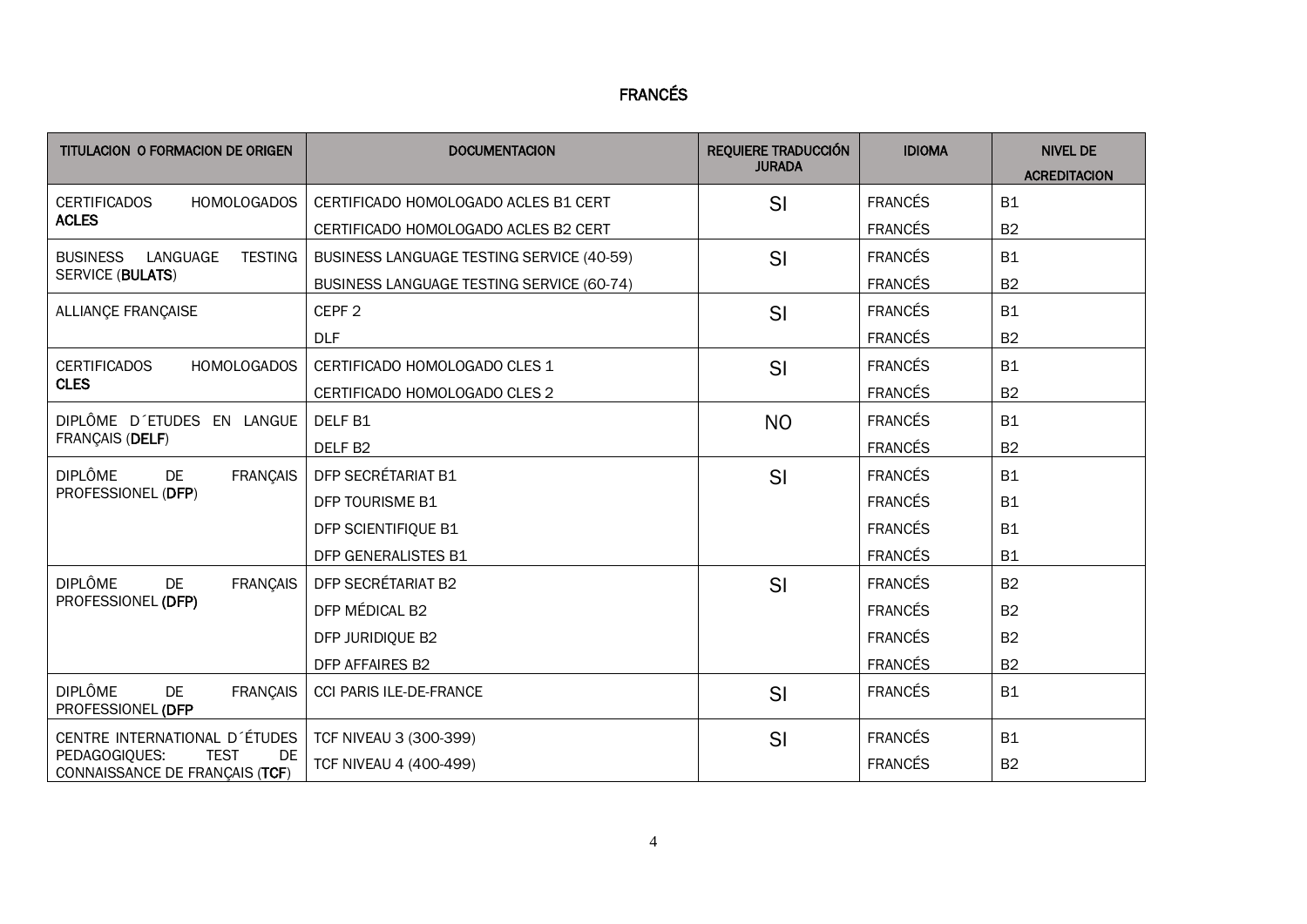| TITULACION O FORMACION DE ORIGEN                    | <b>DOCUMENTACION</b> | <b>REQUIERE TRADUCCIÓN</b><br><b>JURADA</b> | <b>IDIOMA</b>  | <b>NIVEL DE</b><br><b>ACREDITACION</b> |
|-----------------------------------------------------|----------------------|---------------------------------------------|----------------|----------------------------------------|
| CH.<br>ET<br>DE.<br>COMMERCE                        | TEF 3 (361-540)      | SI                                          | <b>FRANCÉS</b> | <b>B1</b>                              |
| D'INDUSTRIE: TEST D'EVALUATION<br>DE FRANÇAIS (TEF) | TEF 4 (541-698)      |                                             | <b>FRANCÉS</b> | <b>B2</b>                              |
| THE<br>EUROPEAN<br>LANGUAGE                         | TELC B1              | SI                                          | <b>FRANCÉS</b> | <b>B1</b>                              |
| CERTIFICATE (TELC)                                  | TELC B <sub>2</sub>  |                                             | <b>FRANCÉS</b> | <b>B2</b>                              |
| <b>CERTIFICADOS</b><br><b>HOMOLOGADOS</b>           | LEVEL 1              | SI                                          | <b>FRANCÉS</b> | <b>B1</b>                              |
| <b>UNICERT</b>                                      | LEVEL 2              |                                             | <b>FRANCÉS</b> | <b>B2</b>                              |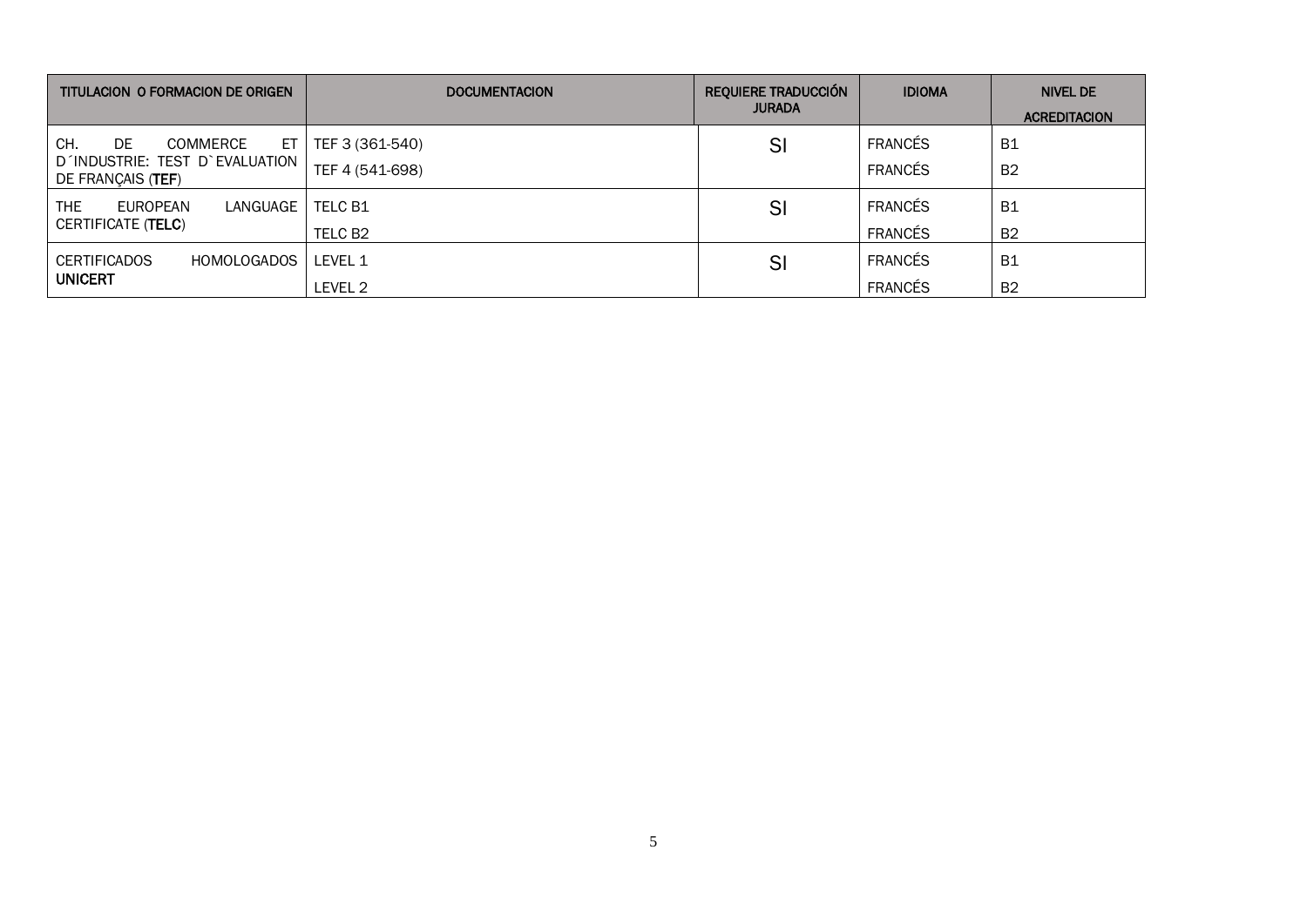| $\overline{\phantom{a}}$<br>L<br>INGI |  |
|---------------------------------------|--|
|                                       |  |

| <b>TITULACION O FORMACION DE ORIGEN</b>                                   | <b>DOCUMENTACION</b>      | <b>REQUIERE TRADUCCIÓN</b><br><b>JURADA</b> | <b>IDIOMA</b> | <b>NIVEL DE</b><br><b>ACREDITACION</b> |
|---------------------------------------------------------------------------|---------------------------|---------------------------------------------|---------------|----------------------------------------|
| <b>CERTIFICADOS</b><br>HOMOLOGADOS                                        | <b>B1 CERT</b>            | SI                                          | <b>INGLÉS</b> | <b>B1</b>                              |
| <b>ACLES</b>                                                              | <b>B2 CERT</b>            |                                             | <b>INGLÉS</b> | B <sub>2</sub>                         |
| <b>ASCENTIS ANGLIA ESOL</b>                                               | Intermediate Level        | SI                                          | <b>INGLÉS</b> | <b>B1</b>                              |
|                                                                           | <b>Advanced Level</b>     |                                             | <b>INGLÉS</b> | <b>B2</b>                              |
| <b>BRITISH COUNCIL</b>                                                    | <b>APTIS</b>              | <b>NO</b>                                   | <b>INGLÉS</b> | A1                                     |
|                                                                           | <b>APTIS</b>              |                                             | <b>INGLÉS</b> | A2                                     |
| <b>BRITISH COUNCIL</b>                                                    | <b>APTIS</b>              | <b>NO</b>                                   | <b>INGLÉS</b> | <b>B1</b>                              |
|                                                                           | <b>APTIS</b>              |                                             | <b>INGLÉS</b> | <b>B2</b>                              |
| <b>BRITISH COUNCIL</b>                                                    | IELTS 5.5 - 6.5           | <b>NO</b>                                   | <b>INGLÉS</b> | <b>B2</b>                              |
| LANGUAGE<br><b>BULATS:</b><br><b>BUSINESS</b><br><b>TESTING SERVICE</b>   | <b>BULATS 60-74</b>       | <b>NO</b>                                   | <b>INGLÉS</b> | <b>B2</b>                              |
| CÁMARA<br>DE<br><b>COMERCIO</b>                                           | DE   ENGLISH FOR TOURISM  | $\overline{\mathsf{SI}}$                    | <b>INGLÉS</b> | <b>B1</b>                              |
| <b>LONDRES</b>                                                            | ESOL B1                   |                                             | <b>INGLÉS</b> | <b>B1</b>                              |
|                                                                           | ELSA B1                   |                                             | <b>INGLÉS</b> | <b>B1</b>                              |
| CAMBRIDGE: BUSINESS ENGLISH                                               | <b>BEC 1: Preliminary</b> | <b>NO</b>                                   | <b>INGLÉS</b> | <b>B1</b>                              |
| <b>CERTIFICATES (BEC)</b>                                                 | BEC 2: Vantage            |                                             | <b>INGLÉS</b> | <b>B2</b>                              |
| CAMBRIDGE:<br><b>INTERNATIONAL</b>                                        | IELTS 4, 0-5, 0           | <b>NO</b>                                   | <b>INGLÉS</b> | <b>B1</b>                              |
| <b>ENGLISH</b><br>LANGUAGE<br><b>TESTING</b><br><b>SERVICE (IELTS)</b>    | IELTS 5, 5-6, 5           |                                             | <b>INGLÉS</b> | <b>B2</b>                              |
| CAMBRIDGE: BUSINESS LANGUAGE                                              | <b>BULATS 40-59</b>       | <b>NO</b>                                   | <b>INGLÉS</b> | <b>B1</b>                              |
| <b>TESTING SERVICE (BULATS)</b>                                           | <b>BULATS 60-74</b>       |                                             | <b>INGLÉS</b> | <b>B2</b>                              |
| CAMBRIDGE:<br>INTERNATIONAL<br>CERTIFICATE IN FINANCIAL ENGLISH<br>(ICFE) | ICFE: Vantage             | SI                                          | <b>INGLÉS</b> | <b>B2</b>                              |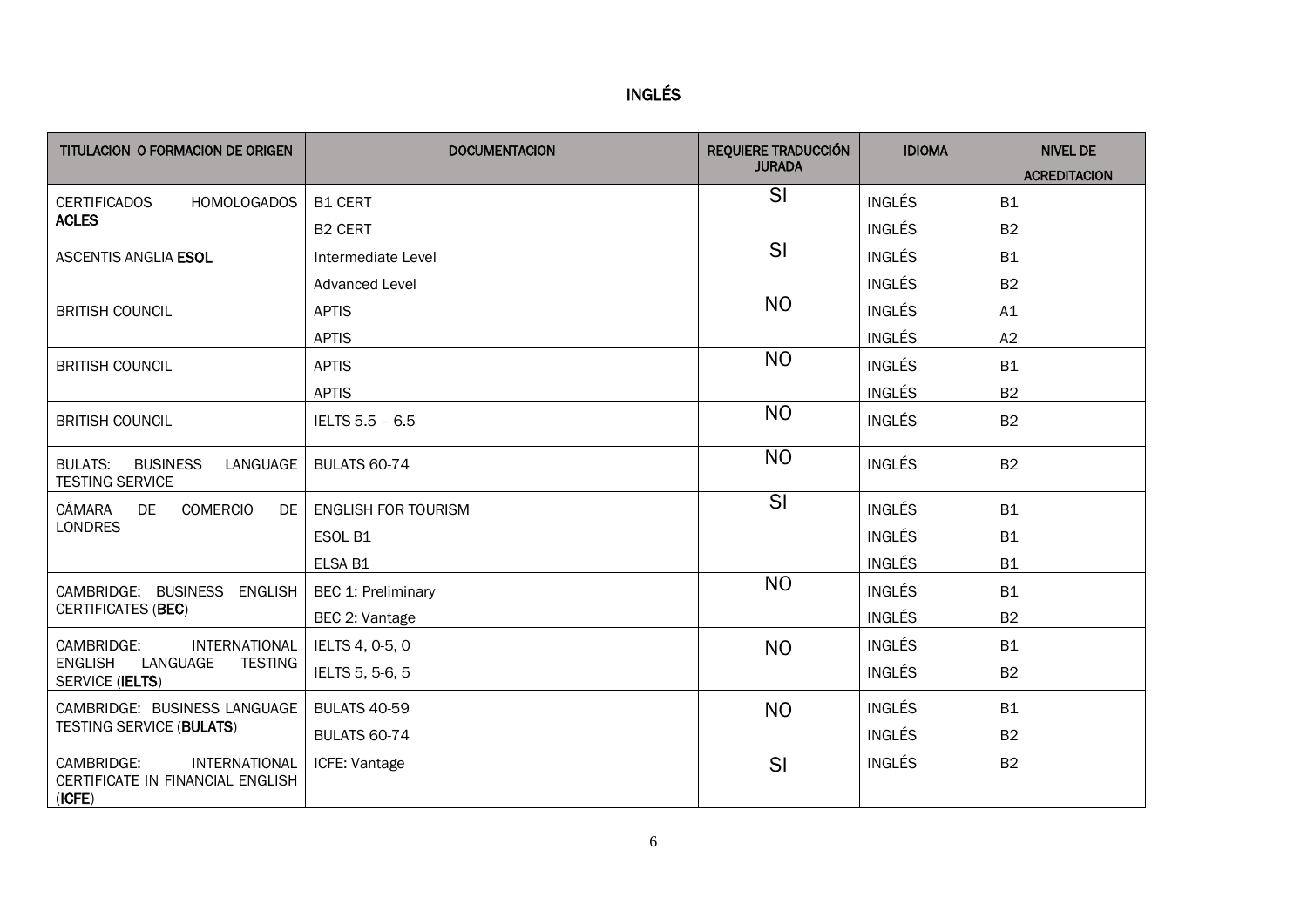| TITULACION O FORMACION DE ORIGEN                                                                                                   | <b>DOCUMENTACION</b>                                                                           | <b>REQUIERE TRADUCCIÓN</b><br><b>JURADA</b> | <b>IDIOMA</b> | <b>NIVEL DE</b><br><b>ACREDITACION</b> |
|------------------------------------------------------------------------------------------------------------------------------------|------------------------------------------------------------------------------------------------|---------------------------------------------|---------------|----------------------------------------|
| CAMBRIDGE: GENERAL ENGLISH                                                                                                         | Preliminary English Test (PET)                                                                 |                                             | <b>INGLÉS</b> | <b>B1</b>                              |
| <b>EXAMS</b>                                                                                                                       | First Certificate in English (FCE)                                                             | <b>NO</b>                                   | <b>INGLÉS</b> | B <sub>2</sub>                         |
|                                                                                                                                    | Certificate in Advanced English (CAE)                                                          |                                             | <b>INGLÉS</b> | C <sub>1</sub>                         |
|                                                                                                                                    | Certificate of Proficiency in English (CPE)                                                    |                                             | <b>INGLÉS</b> | C <sub>2</sub>                         |
| CAMBRIDGE: INTERNATIONAL LEGAL                                                                                                     | ILEC - B2 PASS                                                                                 | <b>NO</b>                                   | <b>INGLÉS</b> | B2                                     |
| <b>ENGLISH CERTIFICATE (ILEC)</b>                                                                                                  | ILEC - C1 PASS                                                                                 |                                             | <b>INGLÉS</b> | C1                                     |
| CAMBRIDGE (ESOL)                                                                                                                   | CAMBRIDGE CERTIFICATE COUNCIL OF EUROPE LEVEL<br>C1                                            | <b>NO</b>                                   | <b>INGLÉS</b> | C1                                     |
| CAMBRIDGE ENGLISH LEVEL 5<br>CERTIFICATE IN TEACHING ENGLISH<br><b>SPEAKERS</b><br>OF.<br><b>OTHER</b><br>TO.<br>LANGUAGES (CELTA) | CERTIFICADO CAMBRIDGE ENGLISH CERTIFICATE IN<br>ENGLISH LANGUAGE TEACHING TO ADULTS<br>(CELTA) | <b>NO</b>                                   | <b>INGLÉS</b> | C1                                     |
| CAMBRIDGE: INTERNATIONAL GRAL.<br>CERTIF. SECONDARY EDUC. (IGCSE)                                                                  | <b>IGCSE</b>                                                                                   | <b>NO</b>                                   | <b>INGLÉS</b> | <b>B2</b>                              |
| <b>CERTIFICADOS</b><br><b>HOMOLOGADOS</b>                                                                                          | CLES <sub>1</sub>                                                                              | SI                                          | <b>INGLÉS</b> | <b>B1</b>                              |
| <b>CLES</b>                                                                                                                        | CLES <sub>2</sub>                                                                              |                                             | <b>INGLÉS</b> | B2                                     |
| EURO ENGLISH EXAMINATION                                                                                                           | EURO ENGLISH EXAMINATION B2 LEVEL                                                              | $\overline{\mathsf{SI}}$                    | <b>INGLÉS</b> | <b>B2</b>                              |
| LONDON TEST OF ENGLISH (LTE)                                                                                                       | LEVEL 2                                                                                        | SI                                          | <b>INGLÉS</b> | <b>B1</b>                              |
|                                                                                                                                    | LEVEL <sub>3</sub>                                                                             |                                             | <b>INGLÉS</b> | B <sub>2</sub>                         |
| OXFORD:                                                                                                                            | <b>OTE</b>                                                                                     | <b>NO</b>                                   | <b>INGLÉS</b> | <b>B1</b>                              |
| OXFORD TEST OF ENGLISH (OTE)                                                                                                       |                                                                                                |                                             | <b>INGLÉS</b> | B <sub>2</sub>                         |
| <b>THE</b><br><b>EUROPEAN</b><br>LANGUAGE                                                                                          | TELC B1                                                                                        | SI                                          | <b>INGLÉS</b> | <b>B1</b>                              |
| CERTIFICATE (TELC)                                                                                                                 | TELC B <sub>2</sub>                                                                            |                                             | <b>INGLÉS</b> | <b>B2</b>                              |
| TEST OF ENGLISH AS A FOREIGN<br>LANGUAGE (TOEFL)                                                                                   | PAPER BASED MÍNIMO 457                                                                         | SI                                          | <b>INGLÉS</b> | <b>B1</b>                              |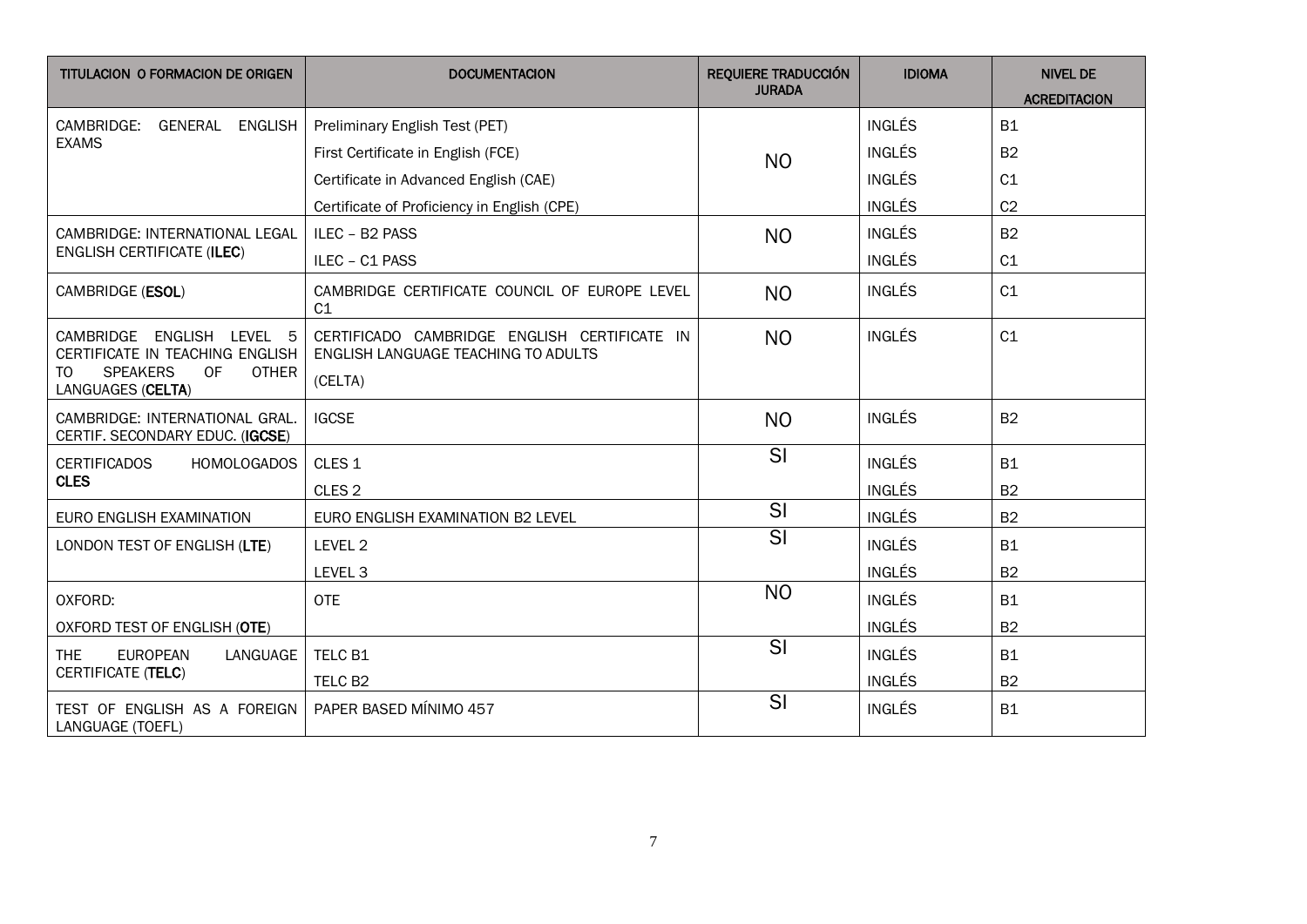| TITULACION O FORMACION DE ORIGEN                         | <b>DOCUMENTACION</b>                 | <b>REQUIERE TRADUCCIÓN</b><br><b>JURADA</b> | <b>IDIOMA</b> | <b>NIVEL DE</b><br><b>ACREDITACION</b> |
|----------------------------------------------------------|--------------------------------------|---------------------------------------------|---------------|----------------------------------------|
| <b>OF</b><br><b>FOR</b><br><b>TEST</b><br><b>ENGLISH</b> | TOEIC LISTENING 275-395              | SI                                          | <b>INGLÉS</b> | <b>B1</b>                              |
| <b>INTERNATIONLA</b><br>COMMUNICATION<br>(TOEIC)         | TOEIC READING 275-380                |                                             | <b>INGLÉS</b> | <b>B1</b>                              |
|                                                          | TOEIC SPEAKING 120-150               |                                             | <b>INGLÉS</b> | <b>B1</b>                              |
|                                                          | TOEIC WRITING 120-140                |                                             | <b>INGLÉS</b> | <b>B1</b>                              |
|                                                          | TOEIC LISTENING 400-485              |                                             | <b>INGLÉS</b> | <b>B2</b>                              |
|                                                          | TOEIC READING 385-450                |                                             | <b>INGLÉS</b> | <b>B2</b>                              |
|                                                          | TOEIC SPEAKING 160-190               |                                             | <b>INGLÉS</b> | <b>B2</b>                              |
|                                                          | TOEIC WRITING 150-190                |                                             | <b>INGLÉS</b> | <b>B2</b>                              |
| TEST OF ENGLISH AS A FOREINGN<br>LANGUAGE (TOEFL IBT)    | <b>TOELF IBT 72-94</b>               | NO                                          | <b>INGLÉS</b> | B2                                     |
| TRINITY COLLEGE (ISE)                                    | ISE <sub>1</sub>                     |                                             | <b>INGLÉS</b> | <b>B1</b>                              |
|                                                          | ISE <sub>2</sub>                     | N <sub>O</sub>                              | <b>INGLÉS</b> | <b>B2</b>                              |
|                                                          | ISE <sub>3</sub>                     |                                             | <b>INGLÉS</b> | C1                                     |
|                                                          |                                      | SI                                          |               |                                        |
| <b>HOMOLOGADOS</b><br><b>CERTIFICADOS</b>                | LEVEL 1                              |                                             | <b>INGLÉS</b> | <b>B1</b>                              |
| <b>UNICERT</b>                                           | LEVEL 2                              |                                             | <b>INGLÉS</b> | <b>B2</b>                              |
| UNIVERSITY OF MICHIGAN                                   | CERTIFICATE OF COMPETENCY IN ENGLISH | SI                                          | <b>INGLÉS</b> | <b>B2</b>                              |
| INTERUNIVERSITY BOARD FOREIGN<br>LANGUAGE EXAM (YDS)     | ÖSYM                                 | SI                                          | <b>INGLÉS</b> | <b>B2</b>                              |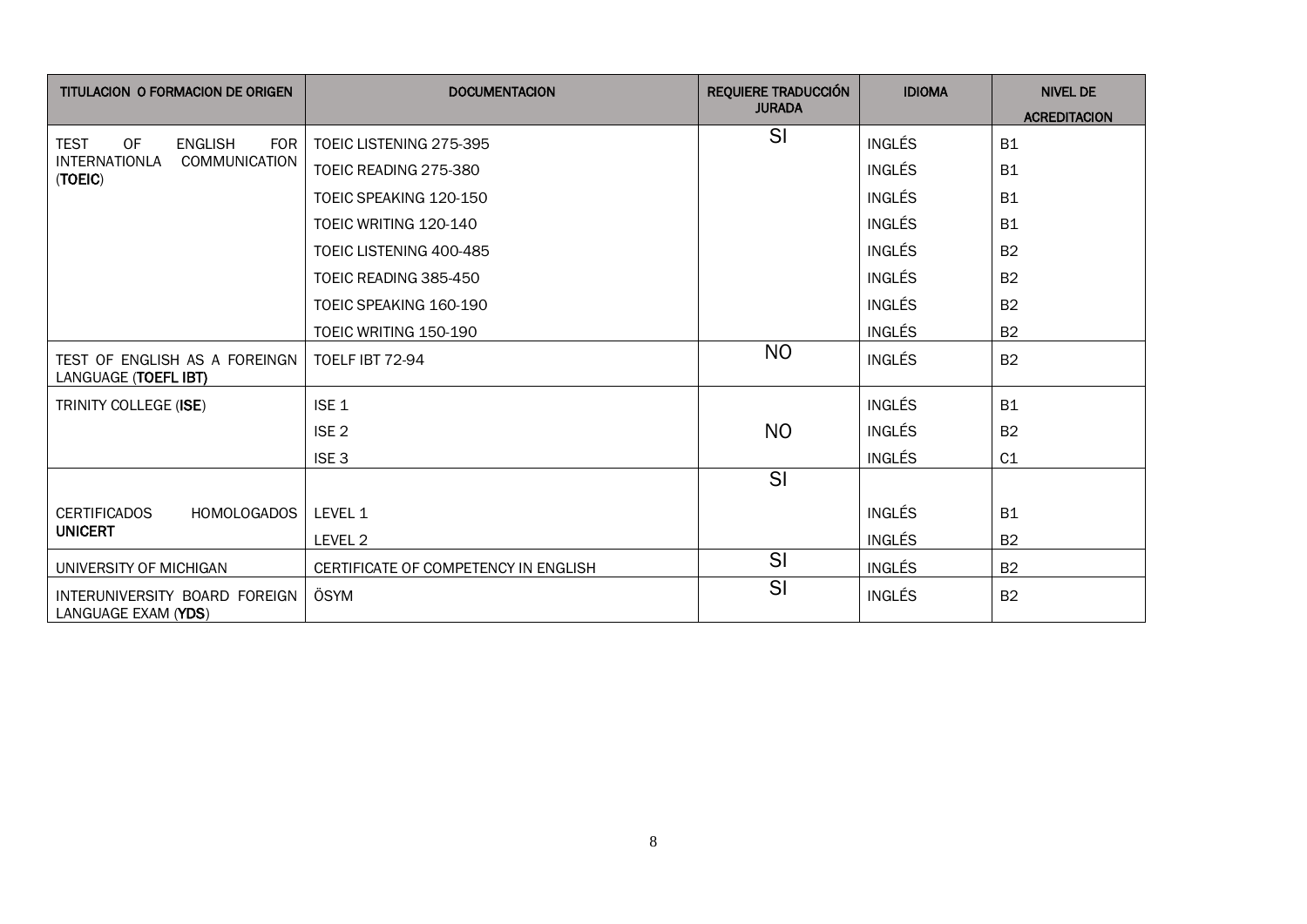| TITULACION O FORMACION DE ORIGEN                            | <b>DOCUMENTACION</b> | <b>REQUIERE TRADUCCIÓN</b><br><b>JURADA</b> | <b>IDIOMA</b>   | <b>NIVEL DE</b><br><b>ACREDITACION</b> |
|-------------------------------------------------------------|----------------------|---------------------------------------------|-----------------|----------------------------------------|
| <b>CERTIFICADOS</b><br><b>HOMOLOGADOS</b>                   | <b>B1 CERT</b>       | SI                                          | <b>ITALIANO</b> | <b>B1</b>                              |
| <b>ACLES</b>                                                | <b>B2 CERT</b>       |                                             | <b>ITALIANO</b> | <b>B2</b>                              |
| ITALIANA DI LINGUA<br>ACCADEMIA                             | DILI I               | SI                                          | <b>ITALIANO</b> | <b>B1</b>                              |
| (AIL)                                                       | <b>DILC</b>          |                                             | <b>ITALIANO</b> | <b>B1</b>                              |
|                                                             | DILI II              |                                             | <b>ITALIANO</b> | <b>B2</b>                              |
| <b>CERTIFICATO</b><br>CONOSCENZA<br>DI                      | CELI <sub>2</sub>    | SI                                          | <b>ITALIANO</b> | <b>B1</b>                              |
| DELLA LINGUA ITALIANA (CELI)                                | CELI <sub>3</sub>    |                                             | <b>ITALIANO</b> | B <sub>2</sub>                         |
| <b>CERTIFICAZIONE</b><br>DELL'ITALIANO<br>COMMERCIALE (CIC) | CIC <sub>1</sub>     | SI                                          | <b>ITALIANO</b> | <b>B1</b>                              |
| CERTIFICAZIONE DI ITALIANO COME                             | CILS uno B1          | <b>NO</b>                                   | <b>ITALIANO</b> | <b>B1</b>                              |
| LINGUA STRANIERA (CILS)                                     | CILS due B2          |                                             | <b>ITALIANO</b> | <b>B2</b>                              |
| <b>CERTIFICADOS</b><br><b>HOMOLOGADOS</b>                   | CLES <sub>1</sub>    | SI                                          | <b>ITALIANO</b> | <b>B1</b>                              |
| <b>CLES</b>                                                 | CLES <sub>2</sub>    |                                             | <b>ITALIANO</b> | <b>B2</b>                              |
| PROGETTO LINGUA ITALIANA DANTE                              | PLIDA B1             | SI                                          | <b>ITALIANO</b> | <b>B1</b>                              |
| ALIGHIERI (PLIDA)                                           | PLIDA B2             |                                             | <b>ITALIANO</b> | <b>B2</b>                              |
| <b>THE</b><br><b>EUROPEAN</b><br>LANGUAGE                   | TELC B1              | SI                                          | <b>ITALIANO</b> | <b>B1</b>                              |
| <b>CERTIFICATE (TELC)</b>                                   | TELC B <sub>2</sub>  |                                             | <b>ITALIANO</b> | <b>B2</b>                              |
| <b>CERTIFICADOS</b><br><b>HOMOLOGADOS</b>                   | LEVEL 1              | SI                                          | <b>ITALIANO</b> | <b>B1</b>                              |
| <b>UNICERT</b>                                              | LEVEL 2              |                                             | <b>ITALIANO</b> | <b>B2</b>                              |